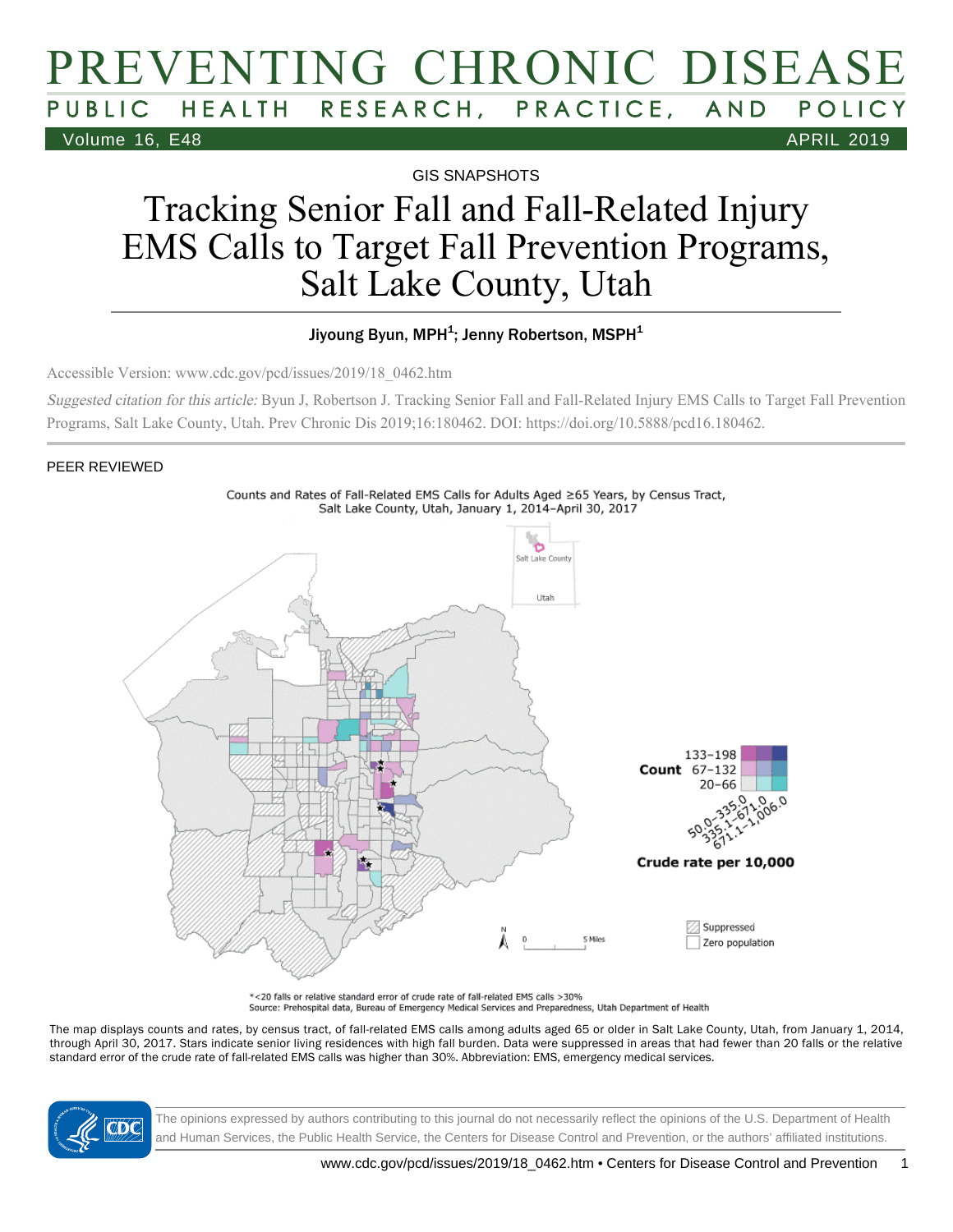### Background

Every year in the United States, more than 25% of people aged 65 or older fall at least once (1), and these injuries are associated with high rates of illness and death (2). Physiological age-related changes such as reduction of sight, hearing, and muscle strength are major causes of falls among older people (3). Among Salt Lake County residents aged 65 or older, in 2014 the fall injury emergency department encounter rate was 458.6 per 10,000 (4) and the fall injury hospitalization rate was 130.0 per 10,000 (5), and in 2016 the fall mortality rate was 5.4 per 10,000 (6).

As part of ongoing fall prevention activities, the Salt Lake County Health Department hosts the evidence-based Stepping On program for seniors. To better target this and other fall prevention programs to reduce rates of fall-related illness and death, we mapped dispatched emergency medical services (EMS) calls for falls and fall-related injuries among adults aged 65 years or older and identified areas with high prevalence.

### Methods

We extracted data on EMS calls from the Utah prehospital reporting system that had an incident address in Salt Lake County; a date of incident from January 1, 2014, through April 30, 2017; and a dispatch report of 1) a fall or 2) an unconscious/fainting or unknown problem/person down. Those with a dispatch report of a fall were assumed to be correctly classified as fall-related. Narratives of those with a dispatch report of an unconscious/fainting or unknown problem/person down were searched by using SAS version 9.4 (SAS Institute, Inc) for terms suggesting evidence of a fall, such as "fall," "fell," or "GLF" (ground level fall). Calls were excluded if the narrative included terms indicating no fall, such as "no fall," "negative fall," "not sustain a fall," "denies (any) fall," or "not suffer a GLF."

The final data set included 14,824 fall-related injuries. Of those, 93% could be geocoded (96% of those geocoded with match score ≥90) and aggregated to the census tract level by using ArcGIS Pro 2.0 (Esri). Crude incidence rates were calculated by using American Community Survey 5-year population estimates for adults aged 65 years or older from 2014 through 2016, and mapped by census tract. Both counts and rates were classified by using equal intervals. Fall injury points were overlaid on census tract rates, and Google Maps (Google LLC) was used to explore neighborhoods with high counts or crude rates to identify facilities where fall prevention activities may be targeted.

Institutional review board (IRB) approval was obtained for the EMS data set from the Utah Department of Health IRB Committee.

## Findings

Fall injury counts among adults aged 65 years or older were highest in census tracts in southeast and southwest Salt Lake County. Fall injury rates among adults aged 65 years or older were highest in census tracts in north-central and southeast Salt Lake County. Seven facilities were identified as locations of falls in these high-count or high-rate areas; all were mixed-level senior living residences (eg, independent living, assisted living, memory care). One census tract with a high rate did not have a senior living facility; most of these falls occurred in individual homes because of safety hazards. All census tracts with a high count had at least one senior living facility in which most falls occurred.

### Action

Results were used by community partners to secure pilot funding for the Otago Exercise Program, and they are currently being used to target Stepping On and Otago programs, collaborate with Salt Lake County Aging and Adult Services' Meals on Wheels program to better reach the senior population vulnerable to falls, develop one-on-one prevention programs at sites with a high prevalence of falls, implement collaborative fall prevention programs with EMS community paramedicine programs, and evaluate program interventions. Interventions target individuals and include easily modifiable risk factors such as muscle strengthening and balance retraining exercises, medication review, vision and hearing checks, and improving safety around the home. However, public health would do well to partner with other sectors, such as city planning, to improve the built environment for seniors.

Geospatial data can be challenging to interpret, and various analyses and visualizations should be assessed together for the most accurate picture. Assessing rates without also examining counts may lead to inappropriate resource allocation because of the size of the population aged 65 or older in certain census tracts. For example, one census tract had a high rate but low count because the population aged 65 years or older in this tract was small. Similarly, census tracts with a low rate and high count indicate areas where the population aged 65 or older is large. Resources allocated to high-rate/low-count tracts may have a lesser impact in reducing the burden of falls than resources allocated to low-rate/ high-count tracts. Ultimately, program managers found count data most useful for targeting resources to locations. In the future, it would be useful to compare locations by calculating rates by facility.

The opinions expressed by authors contributing to this journal do not necessarily reflect the opinions of the U.S. Department of Health and Human Services, the Public Health Service, the Centers for Disease Control and Prevention, or the authors' affiliated institutions.